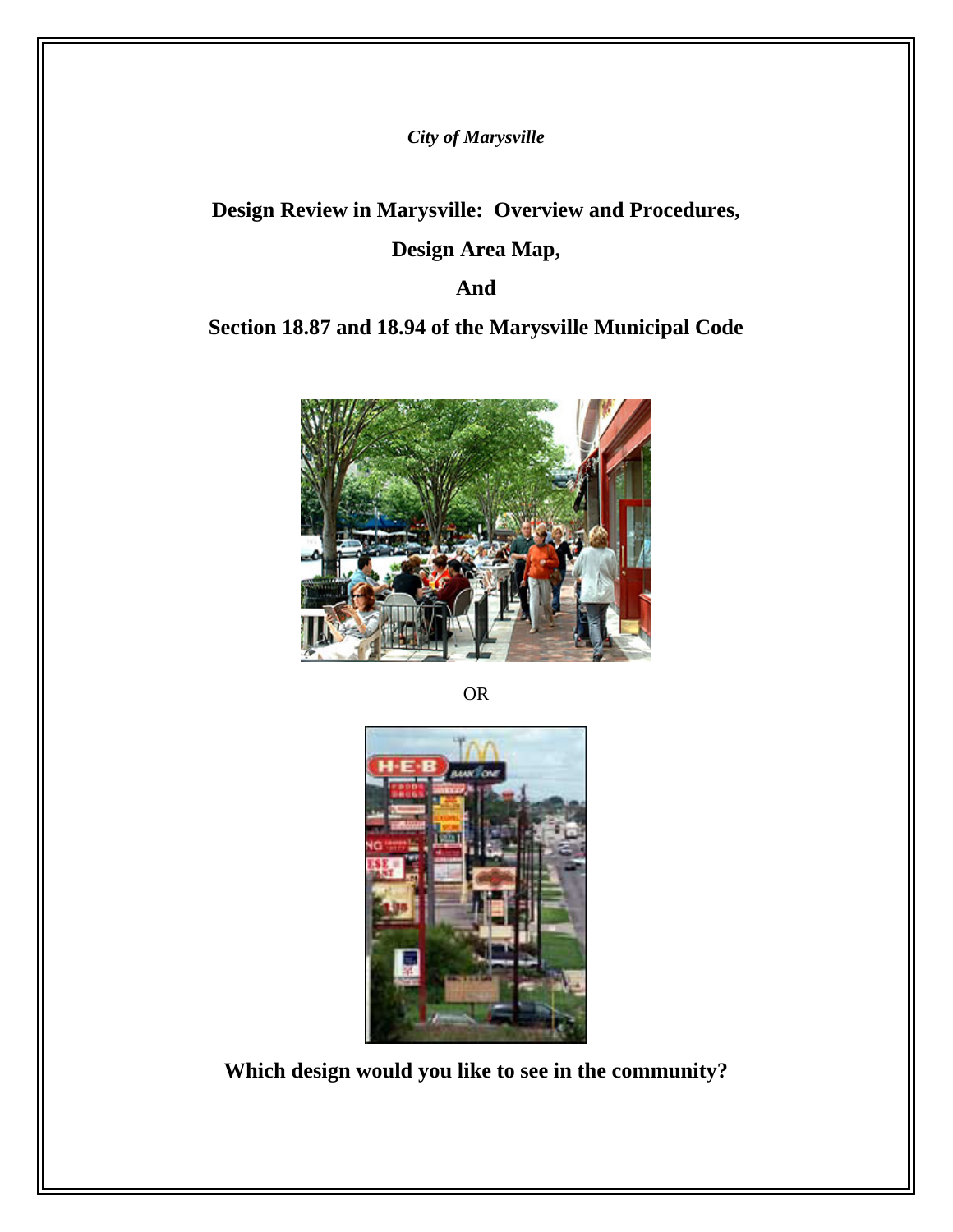# Marysville Design Review

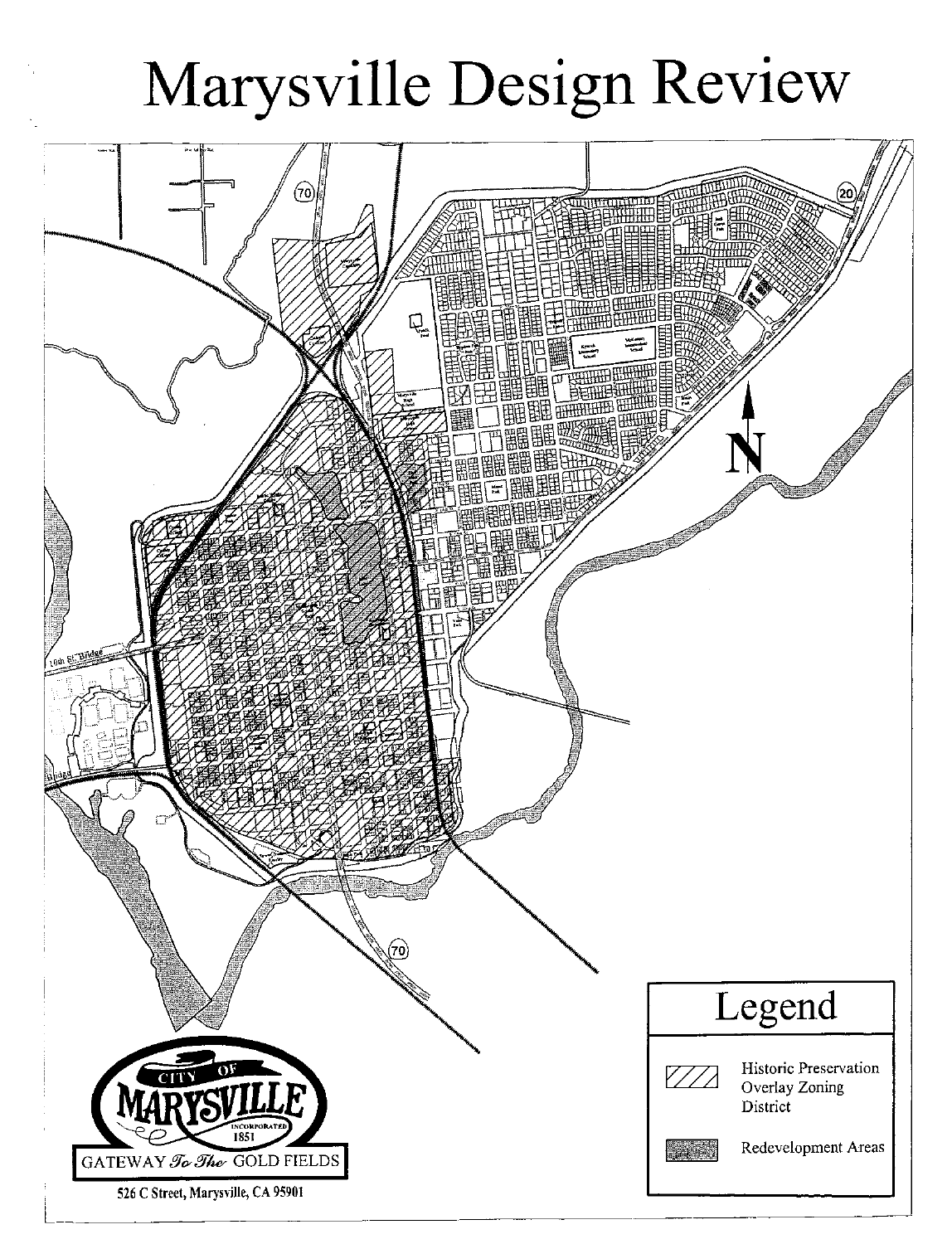This handout addresses the City of Marysville's design review program. The Marysville Design Review map designates the areas in Marysville that are subject to design review; Historic Preservation Overlay Zoning District and/or the redevelopment areas. The Design Review in Marysville Overview and Procedures describes the City's design review process. This process is enabled by Chapters 18.87 *Architectural Review* and 18.94 *Historic Preservation* of the Marysville Municipal Code. These Chapters are also included in this handout.

The attachments are in draft form and have not been codified. These are sections of the Zoning Ordinance which are part of the City's overall Municipal Code. Other development standards and provisions may apply to your particular interests. Please contact the Marysville Planning Department for any clarifications to these Code sections and for further information on the overall Municipal Code.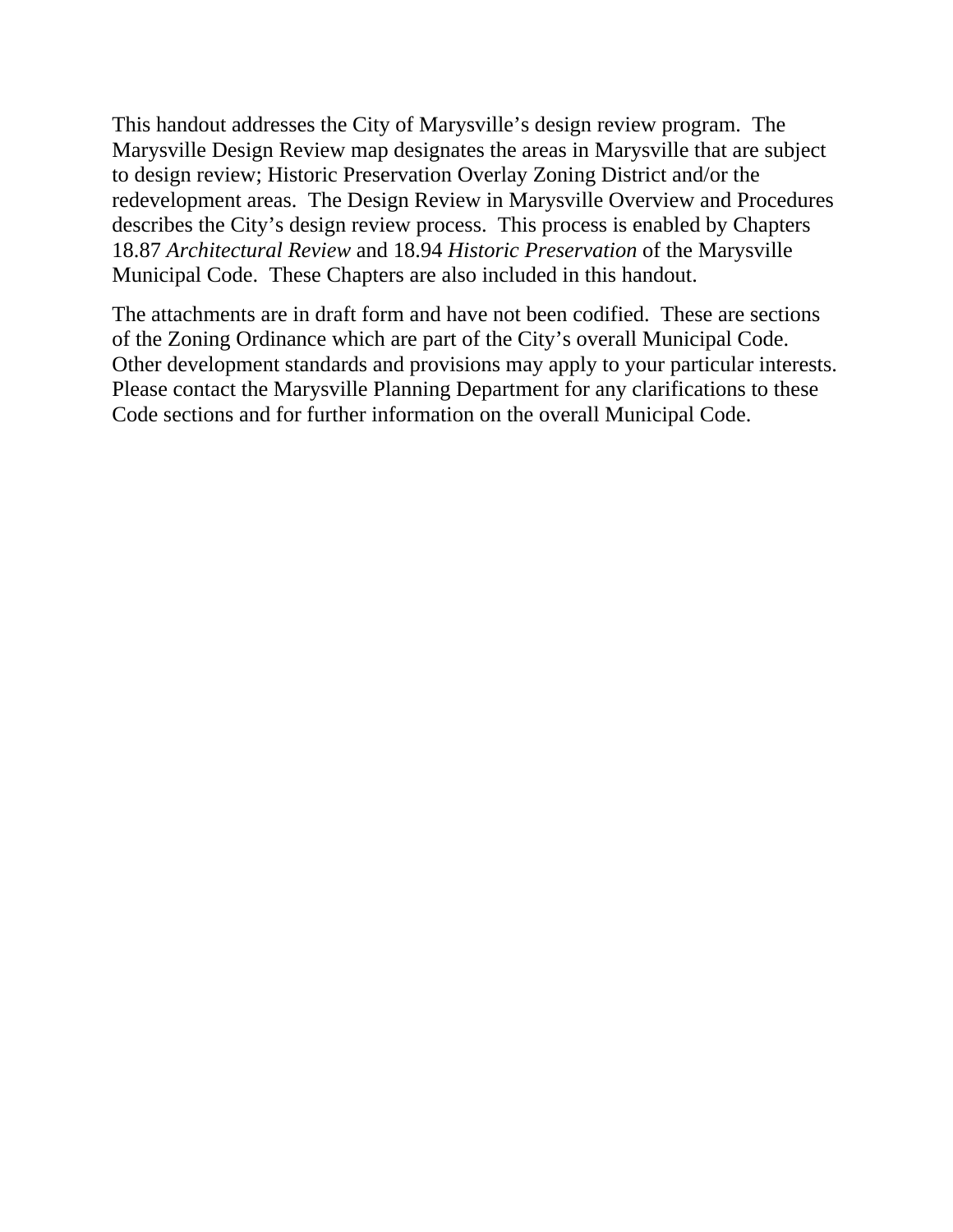

# **DESIGN REVIEW IN MARYSVILLE OVERVIEW AND PROCEDURES**

# **I. Introduction to the Design Review Process:**

Design Review is one of several procedures the City uses to guide development in the interest of the public's health, safety and general welfare. It was created by local ordinance to be separate from, and in addition to, other approvals (such as a use permit, a rezoning or a building permit) which might be required for a particular project. All development and sign projects within the Historic Preservation Overlay District or Redevelopment areas in Marysville are required to go through this process (see map). Design Review is handled by the City Services Department, Planning Division, which is located at the City Hall at 526 "C" Street, Marysville, CA (530) 749-3904.

Design Review examines a project's layout, its relationship to the neighborhood, landscaping, parking, driveways, signs and other features – in other words, all factors in a project's appearance, including how well it works on the site. Design Review is a twoway process, a give-and-take between the City, the developer and the designer. The City encourages creative design, new ideas in the use of building materials and innovative construction methods. Design review helps build a project that ensures resolution of any differences between the various interested parties. The goal is development that is not only well designed, but also "fits" in Marysville.

# **II. Who Does the Reviewing?**

The Architectural Review Board (ARB), a committee comprised of three members of the Planning and Historic Preservation Commission and the City Planner are assigned the task of Design Review. The City Planner and/or the ARB has authority to approve small projects, such as signs, small remodels and minor building additions. The City Planner and the ARB also review all large development projects, acting as an advisor to the Commission who has authority in approving these projects.

# **III. Guidelines for Design Review:**

On what basis does staff, the ARB or the Commission make its decision?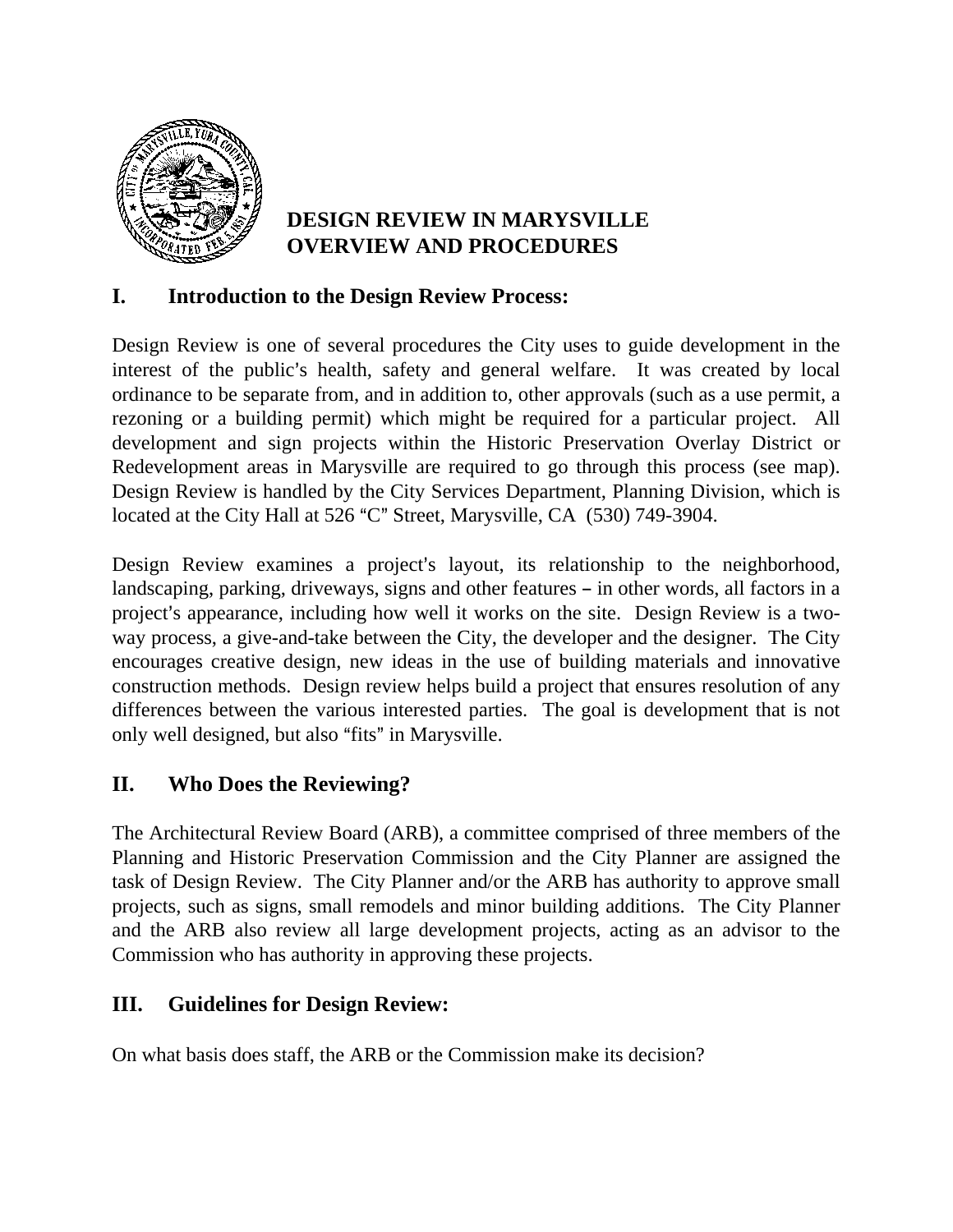Both general and specific criteria guide them when evaluating projects in the form of the City of Marysville Design Review Manual. This manual, is periodically updated and adopted by the City Council, is available for review or purchase at the City Services Department The manual provides a clear and common understanding of the City's expectations regarding the aesthetics and functionality of development proposals in Marysville. We highly recommend that designers and applicants for projects in Marysville carefully consider the manual when planning their development projects.

# **IV. Which Projects Need Design Review Approval?**

All projects located within the City's Design or Historic Preservation Districts involving exterior appearance changes to buildings, grounds, including windows, painting, minor and major construction and all signs are subject to Design Review. For minor projects, such a development repainting a house (consistent with the Planning Commission's approved paint color pallet) or fencing, no fee is required. The City Planner may determine that work, such as a sign, building addition or remodel, or new small structure is minor. Plans for projects are submitted for staff review, along with an application and fees. The City Planner decides within about ten days if the project must be reviewed by the ARB. If not, the Planner may approve the project, subject to appropriate changes or conditions. The Planner's action may be appealed to the ARB.

# **V. How the Design Review Process Works:**

# **A. Conference with Staff:**

Before drawing detailed plans, it is recommended that a developer and/or the designer discuss conceptual ideas with staff. This meeting can also be used to explain City policies and procedures. Please call for an appointment.

# **B. Application:**

Design Review officially begins when the developer or a representative completes an application form (available at the City Services Department counter), submits plans and pays the application fee. Staff will review plans and contact the applicant if additional information is needed. Incomplete plans may delay processing and may cause a project to be rescheduled to a later agenda. Application forms are available at the City Services Department counter. Application submittal checklists are available which describe what items and plan details are needed to complete an application.

# **C. Formal Review:**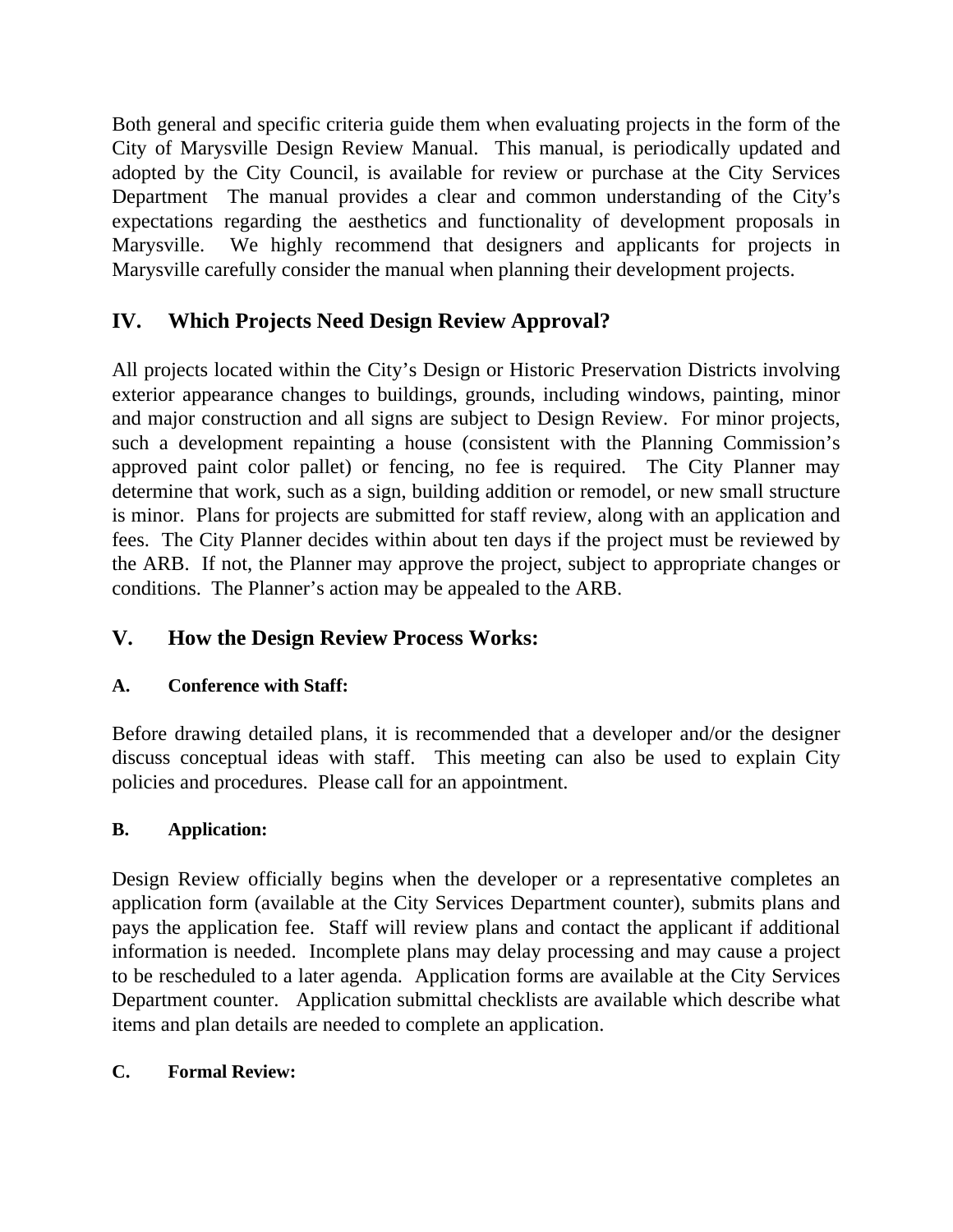The ARB will review formal plans at the first possible meeting after the plans are submitted and deemed complete. At the meeting, after discussing the project with the designer, the Board will take one of the following actions:

For Small Projects Eligible for Approval by the ARB:

- a. Grant final approval.
- b. Grant final approval with conditions (further review of conditions or details may be made by staff).
- c. Deny the application.
- d. Continue consideration with direction for redesign and/or restudy of the project to a future meeting.

For More Significant Projects Eligible for Approval by the Planning Commission the ARB can:

- a. Recommend approval of the project design to the Commission.
- b. Recommend denial due to design inconsistencies to the Commission.
- c. Continue consideration with direction for redesign and/or restudy of the project to a future meeting.

Upon formal recommendation by the ARB, the application and plans are referred to the Commission for final consideration. At the meeting, the Commission considers the formal plans, comments from the applicant and the public and recommendations from the ARB, and will take one of the following actions:

- a. Grant final approval with conditions and sometimes with details to return to staff or the ARB for final consideration.
- b. Deny the application.
- c. Continue consideration of the project to a future meeting. This action may include referring the project back to the ARB for further study of the project design before consideration is further given.

## **D. If Plans Are Approved:**

If the project is approved, the decision and any requirements are noted for the public record and a response letter is promptly mailed to the applicant. Before breaking ground, the applicant must be sure to secure other necessary permits and/or approvals, such as a building permit. **ARB or Commission approval by itself does not entitle the applicant to build anything or do any preliminary work.**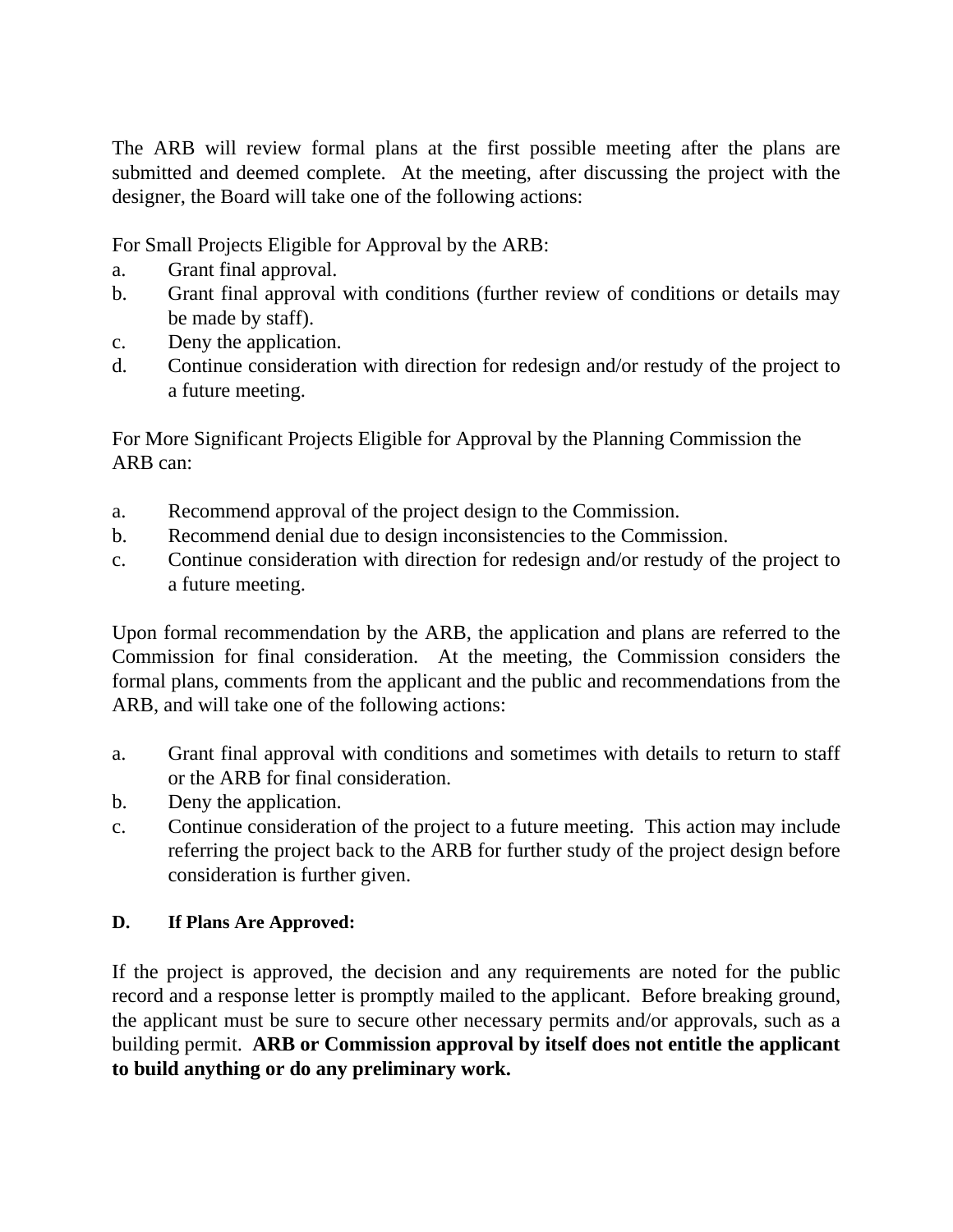Other approvals might include such things as a use permit, variance, or grading permit. In almost all cases the final necessary approvals are the plan check and building permit issuance. Work may not begin until the building permit is issued. When the working drawings are prepared as part of the application for a building permit, development review conditions and related design requirements must be incorporated.

The project generally will not go back to the ARB or Commission unless the City Planner finds, during "plan check", that the working drawings do not conform to the approved plans, or conditions. Any changes to the approved plans made after the building permit is issued may require staff, ARB, or Commission approval.

# **E. If the Project is Continued:**

Project continuation is usually done with the applicant's consent. This happens when a designer wants to revise or restudy the plans due to ARB or Commission comments, or because the designer is unavailable to discuss the plans with the ARB or Commission.

If the applicant does not want a continuance, he/she may insist that the ARB or Commission approve or deny the project. If the applicant asks for or agrees to a continuance, revised plans addressing the concerns of the ARB or the Commission should be resubmitted to staff as soon as possible. This will facilitate consistent momentum through the planning process.

# **F. If the Project is Denied:**

If the project is denied a letter outlining the ARB's or Commission's action will be mailed to the applicant. If the applicant wishes to pursue the project in the form that was denied by the ARB or the Commission, the applicant may appeal that decision.

# **G. Appeals:**

Actions of the City Planner or the ARB may be appealed to the Planning Commission. Actions of the Planning Commission may be appealed to the City Council. Appeals of the City Planner or ARB must be filed with the City Services Department and appeals of the Commission must be filed with the City Clerk within 10 days of the action. All appeals must be submitted in writing setting forth grounds for the appeal. There is a fee charged for filing an appeal. In all cases, the City Council's action is the final action that can be taken on the project.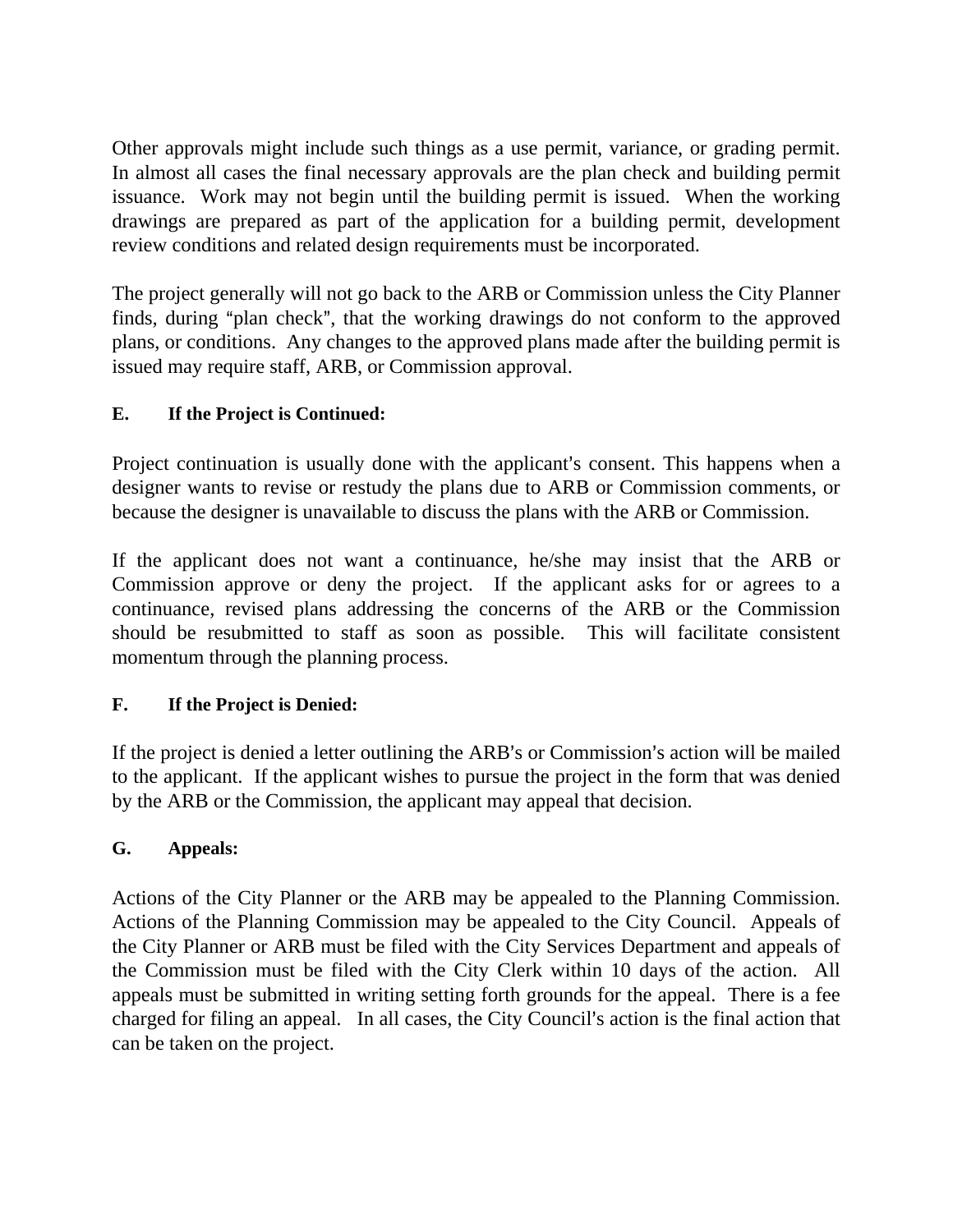# **VI. How Long Will It Take?**

The time it takes to process a design review application is based on the size of the project and what level of review is involved. Staff also needs time to review plans before the ARB or the Commission reviews them.

To allow sufficient staff review time, the City Planner sets ARB and Planning Commission agenda closing dates for projects being submitted for the first time. Closing dates usually are four weeks before meetings, but they can vary. Staff keeps a chart listing all meeting and agenda closing dates for the year.

It is difficult to predict exactly how long Design Review will take for a particular project. A typical project should take no more than six to eight weeks from application to approval, if final plans are drawn quickly initial review and there are no unusual problems. A simple project can take as little as four weeks, and possibly less.

All ARB and Commission meetings are open to the public for comment and are all held at City Hall as follows:

| <b>ARB</b> Meetings:   | <b>Planning Commission Meetings:</b> |
|------------------------|--------------------------------------|
| Vary according to need | $7:00 \text{ PM}$                    |
|                        | 4th Wednesday of every month         |
| Covillaud Room         | <b>City Council Chambers</b>         |

Project designers and applicants should attend so they can present their plans and discuss them with the Board and Commission members. If a representative is not available, a project is usually continued to a later meeting.

# **VII. Staff Reports:**

Staff will prepare a report and recommendations on each project submitted for Design Review. Copies of staff reports and upcoming agenda are sent to the ARB and/or Commission and applicants before meetings. Copies are also are available at the City Services Department counter.

# **VIII. Approval is for Two Years:**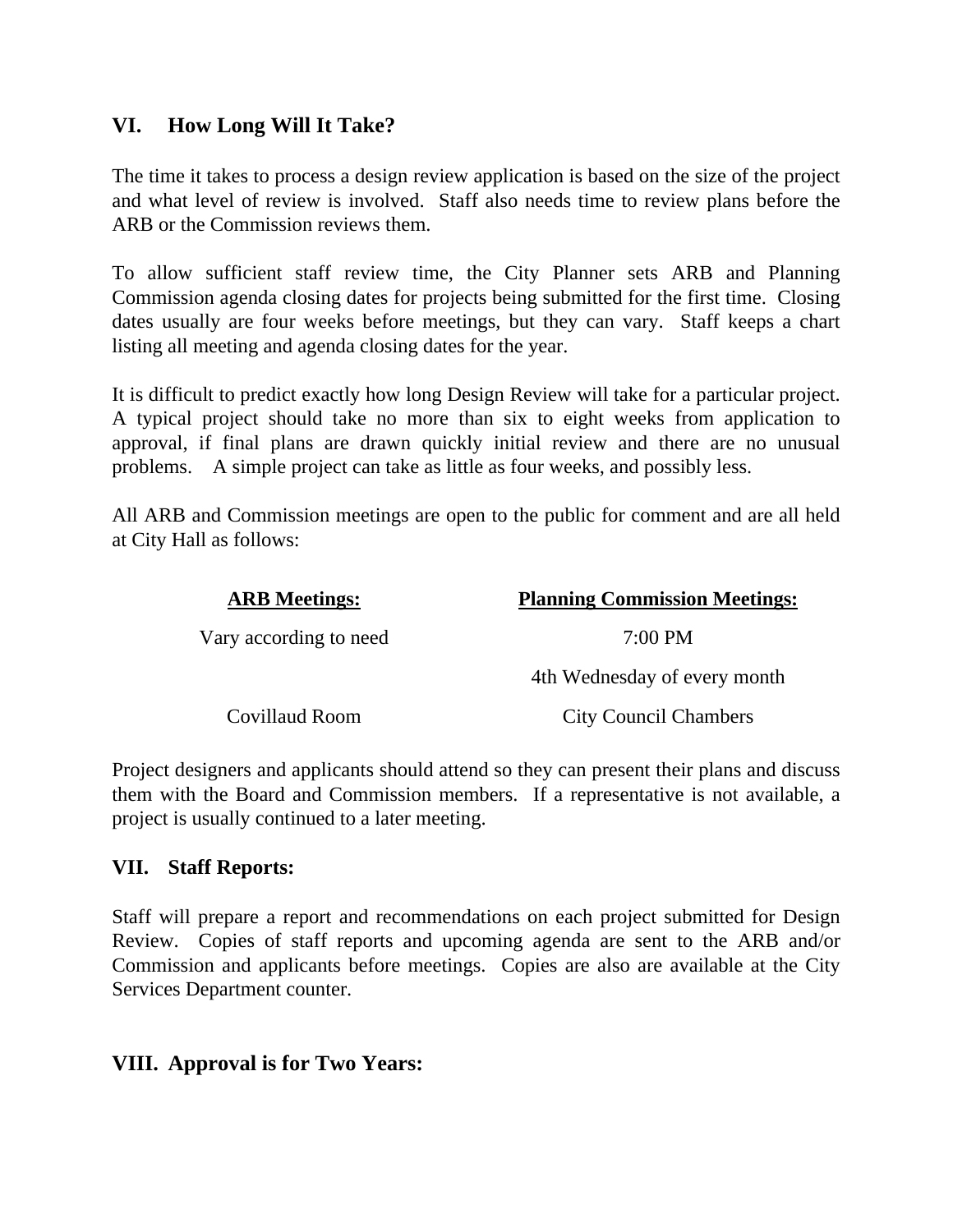Development review approval automatically expires after two years if the project has not been completed in accordance with the approved plans.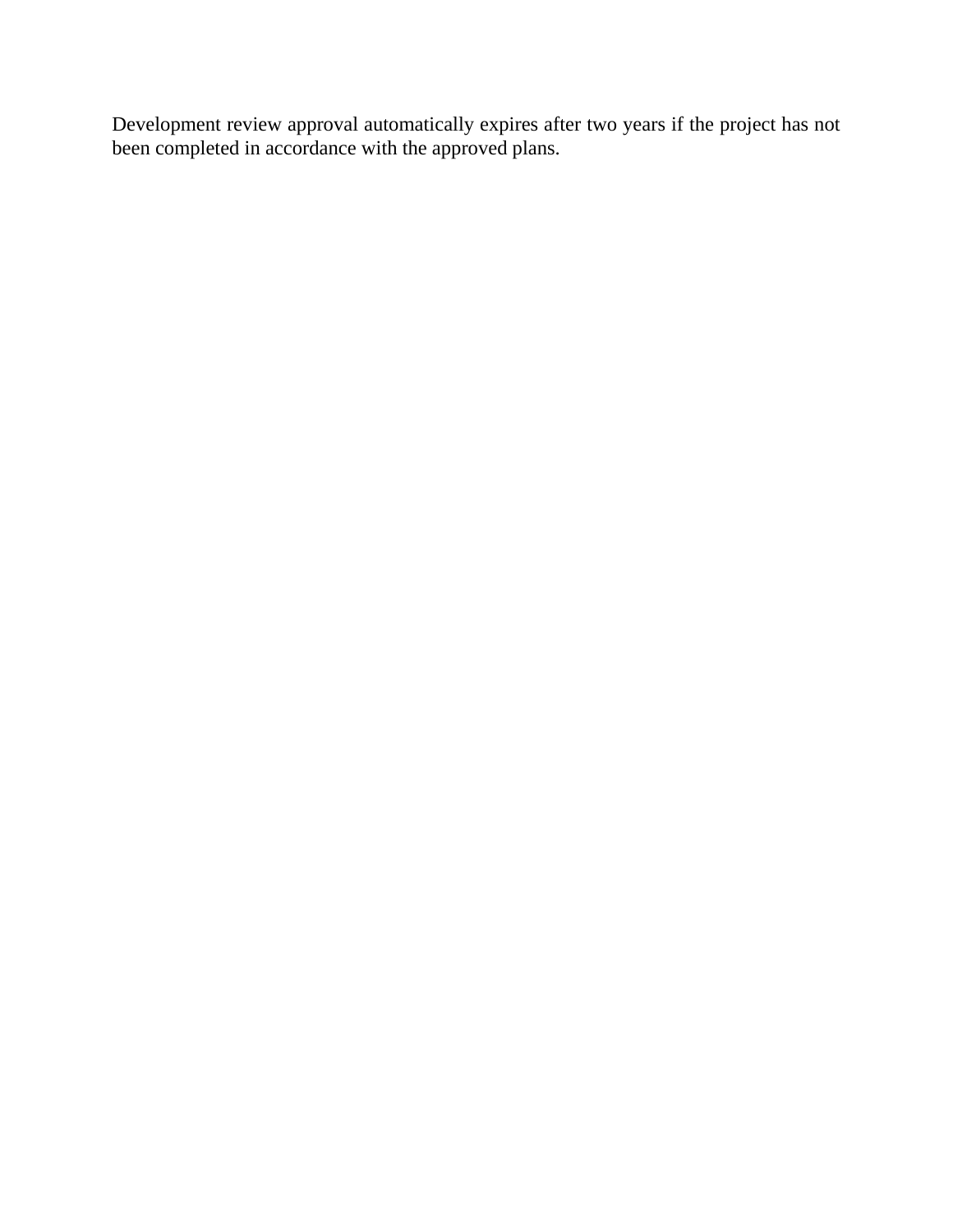## **Chapter 18.87**

## **ARCHITECTURAL REVIEW**

#### **Sections:**

| Review, comment and advisory powers. |
|--------------------------------------|
|                                      |
|                                      |
|                                      |
|                                      |
|                                      |

#### **Section 18.87.010 Purpose.**

 Within the Marysville Plaza project area, as described in Chapter 19.08 and hereby referenced, there is concern for reasonable compatibility and architectural acceptability. Moreover, The Marysville Plaza Urban Design and Development Plan (adopted by Resolution No. 79A02) established certain architectural themes or motifs for particular sections of the project area. Architectural review shall be required for all new building and project construction, exterior modification or rehabilitation of existing buildings and the addition or modification of advertising signs (including signs painted on windows), within the project area. Architectural review must be complete prior to the insurance of any permit by the building official and prior to the commencement of any work covered under this chapter. Therefore, the review should occur in the early planning stages of a project so that any recommendations that are made during the architectural review process can be incorporated into such plans. (Ord. 1161 § 2 (part), 1993).

## **Section 18.87.020 Architectural review board.**

 The Architectural Review Board shall be composed of three members of the Planning Commission appointed by the Chairman of the Planning Commission. The Architectural Review Board, shall perform all of the functions of that board as set forth in this chapter. Appeal from any finding of the Architectural Review Board may be made in writing to the Planning Commission in accordance with Section 18.08.120.

## **Section 18.87.030 Sign review.**

 Proposals for new exterior signs (including signs painted on windows) or proposals for modifications to existing exterior signs (including signs painted on windows) will be reviewed by the City Planner or the Architectural Review Board in accordance with Section 18.87.040 (b) of this chapter.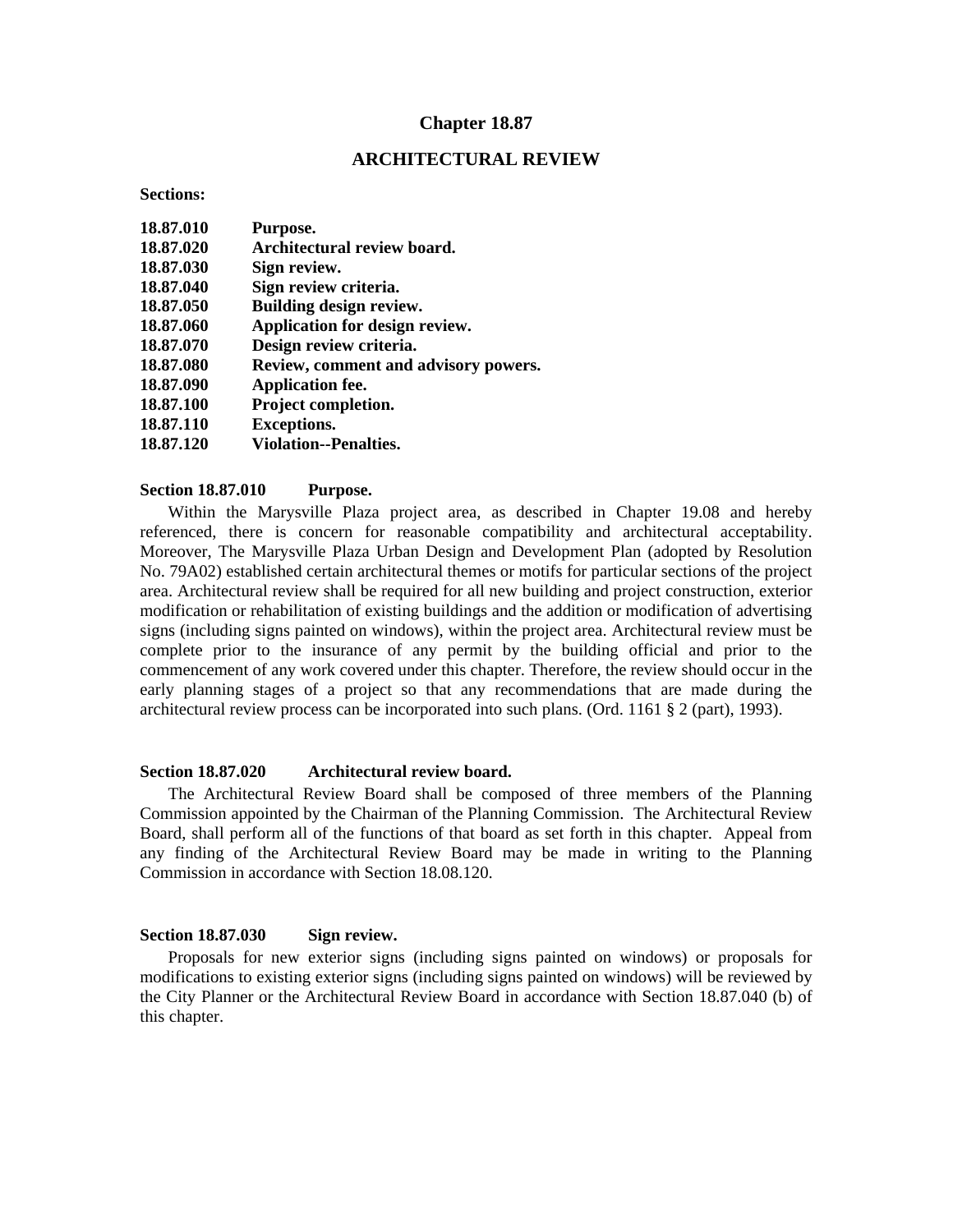#### **Section 18.87.040 Sign review criteria.**

 (a) Application for sign review shall be submitted on a form provided for that purpose and shall be accompanied by information as provided for in the application checklist maintained by the City Planner, but shall include the following minimum materials:

(1) Color rendering of the sign;

 (2) Location of the sign on the building by use of a full rendering or color photograph with the sign location outlined on it to scale;

(3) The size and dimensions of the sign and materials to be utilized;

 (4) An indication of whether the sign will be illuminated and, if so, whether such illumination will be direct or indirect.

 (b) The approval or disapproval of the proposed sign (or modification to an existing sign) shall be based upon the following factors:

 (1) The sign's compatibility with the building use and with other buildings and uses in the same vicinity;

(2) The sign's compatibility with the provisions of this code regulating signs;

(3) The sign's compliance with the Marysville Plaza Urban Design and Development Plan;

(4) The sign's compliance with the provisions of any target area plan adopted for the area;

 (5) The sign's compliance with other policies adopted by the agency relating to lighting, color, materials, or other considerations. (Ord. 1161 § 2 (part), 1993).

#### **Section 18.87.050 Building design review.**

 (a) Minor exterior modifications, including normal repairs and maintenance, painting and other work that does not significantly change the character or appearance of the building, will be reviewed by the city planner. Modifications of this type may be approved by the city planner if the proposed work conforms to the criteria for design review set forth in this chapter and with the provisions of the Marysville Urban Design and Development Plan, any applicable target area plan and other policies adopted by the agency. If the city planner determines that the proposed work does not meet the criteria or does not constitute a minor exterior modification, the proposed exterior modification shall be submitted to the architectural review board for review.

 (b) Projects involving new construction or projects involving exterior modification (other than minor exterior modification described in subsection (a) of this section), shall be reviewed by the architectural review board. (Ord. 1161 § 2 (part), 1993).

#### **Section 18.87.060 Application for design review.**

 Any person who intends to construct a new building or sign within the project area or to repair or renovate any existing building or sign or relocate a sign within such project area shall first apply for design review and shall utilize a form provided for that purpose. Such application form shall be accompanied by information as provided for in the application checklist maintained by the City Planner, but shall include the following minimum materials:

(1) A dimensioned site plan showing:

(A) The lot area in square feet,

- (B) The placement of all structures on the property,
- (C) Adjacent streets or alleys, identified by name,
- (D) Areas of existing or proposed landscaping,
- (E) Areas of existing or proposed fencing,
- (F) Existing and proposed setback areas,
- (G) Existing and intended methods of ingress and egress,

(H) The location of any off-street parking or loading facilities,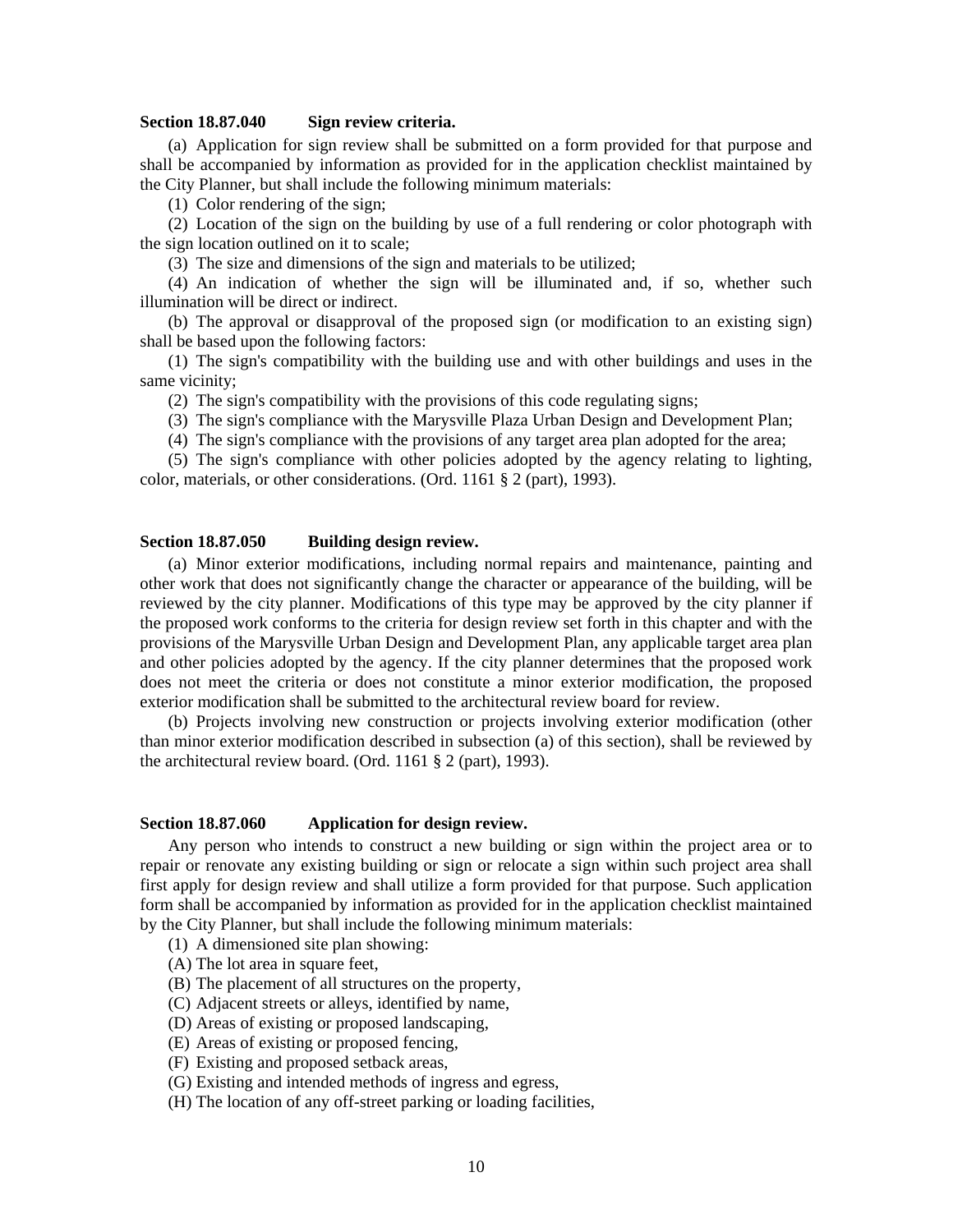(I) Any other information reasonably required to evaluate the proposal;

 (2) Dimensioned architectural drawings including elevations to scale of all sides of a proposed project, showing buildings and fences and indicating colors and materials to be used;

(3) A landscape plan as set forth in Chapter 18.86 of this code;

(4) Photographs of the site showing existing and adjacent buildings;

 (5) The location of any existing or proposed signs on the building facade. (Ord. 1148 § 12, 1992; Ord. 1161 § 2 (part), 1993).

## **Section 18.87.070 Design review criteria.**

 In reviewing designs for new construction or renovation or repairs of existing buildings within the project area, the following criteria shall be utilized:

 (1) Whether the proposed construction, sign, renovation or repair complies with all pertinent laws and regulations including, without limitation, the Marysville Plaza Urban Design Development Plan, any applicable target area plan or other plans or policies adopted by the agency;

(2) The compatibility of the proposed design with other buildings in the vicinity;

 (3) In reviewing the design of the proposed project, architectural consideration shall be based upon the following:

(A) The height, bulk, and area of the subject building and other buildings in the same vicinity,

 (B) The color and materials to be used and their compatibility with adjacent buildings and with any other regulations applicable thereto.

 (C) The site, layout, orientation and location of the building and its relationship with open areas,

(D) The appropriateness of sign designs, exterior lighting and graphics;

 (4) Whether the site improvements, landscaping and other features of the proposed project are compatible with those on other parcels in the vicinity. (Ord. 1161  $\S$  2 (part), 1993).

#### **Section 18.87.080 Review, comment and advisory powers.**

 The city planner shall review and comment upon all proposals submitted to him pursuant to this chapter. Based on such review and comment, the city planner shall recommend to the agency what action should be taken with respect to a proposed project. Except as provided in Section 18.87.030 and Section 18.87.050, the final approval of any proposed project shall rest with the city council after review of the plans and renderings and the comments and recommendations of the city planner. (Ord. 1161 § 2 (part), 1993).

#### **Section 18.87.090 Application fee.**

 The city council, by resolution, may establish a fee for applications submitted under the provisions of this chapter. (Ord. 1161 § 2 (part), 1993).

#### **Section 18.87.100 Project completion.**

 Any work undertaken pursuant to an approval obtained under the provisions of this chapter must be completed within two years from and after the date of such approval. If such project is not completed within such time, the approval granted under the provisions of this chapter shall expire. An applicant or the applicant's successor in interest may reapply for approval under the provisions of this chapter. (Ord. 1161 § 2 (part), 1993).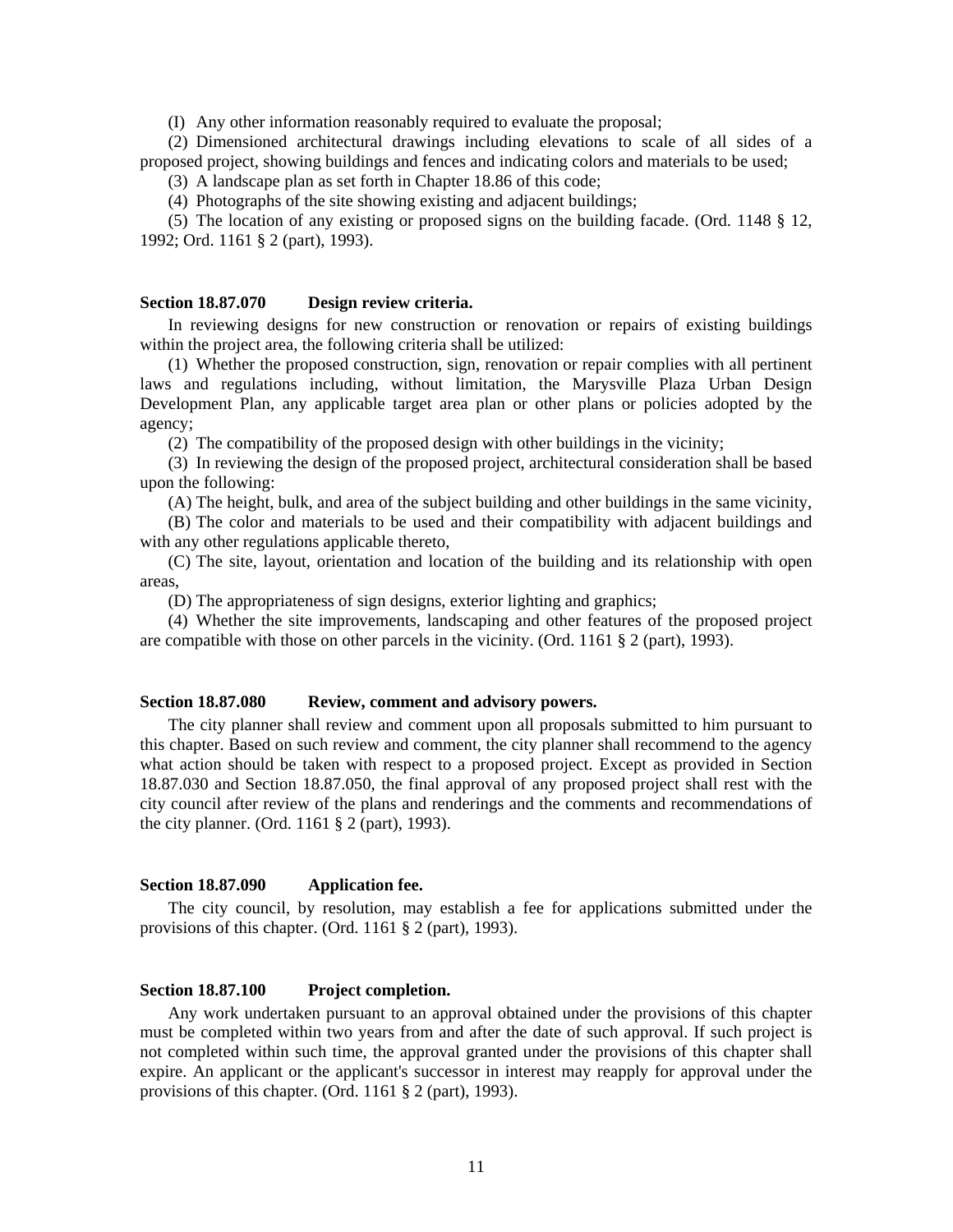#### **Section 18.87.110 Exceptions.**

 The architectural review process set forth in this chapter shall not apply to signs or buildings in the following cases:

 (1) If, in conjunction with the sale of property by the agency for redevelopment purposes, the purchaser agrees to construct, repair or renovate property in accordance with standards set forth in the agreement of sale, no further architectural review shall be required for work done in strict accordance with the provisions of such agreement. This exception shall not apply to any modification or addition made after the initial conditions of the agreement of sale are met.

 (2) If a building is to be constructed, repaired or renovated in strict compliance with a design criteria plan adopted by the agency (either as part of a target area plan or otherwise), such work may be completed without the necessity of further review under the terms of this chapter; provided, however, that any later change or addition not in strict compliance with the adopted design criteria plan shall be subject to review under the provisions of this chapter.

 (3) Subject to the provisions of Section 18.87.100, if, after receiving architectural approval of a sign or building under the provisions of this chapter, the applicant transfers the property, the transferee is entitled to complete the work which was the subject of the application without further approval. (Ord. 1161 § 2 (part), 1993).

#### **Section 18.87.120 Violation--Penalties.**

 (a) It shall be unlawful for any person, firm or corporation, whether as principal, agent, employee or otherwise, to violate any provision of this chapter. The first violation of any provision of this chapter shall be an infraction and shall be punishable by a fine of one hundred dollars. The failure to correct any violation of any provision of this chapter within sixty days after notification of such offense shall constitute a separate offense and such offense shall be an infraction punishable by a fine of two hundred fifty dollars. The failure to correct any violation of any provision of this chapter within ninety days after notification of such offense shall constitute a separate offense and such offense shall be a misdemeanor punishable by a fine of five hundred dollars, or by imprisonment for a period of not more than six months, or by both such fine and imprisonment.

 (b) In addition to the penalties provided in this section, any condition caused or permitted to exist in violation of any provision of this chapter shall be deemed a public nuisance and may be, by the city, summarily abated as such. (Ord. 1161 § 2 (part), 1993).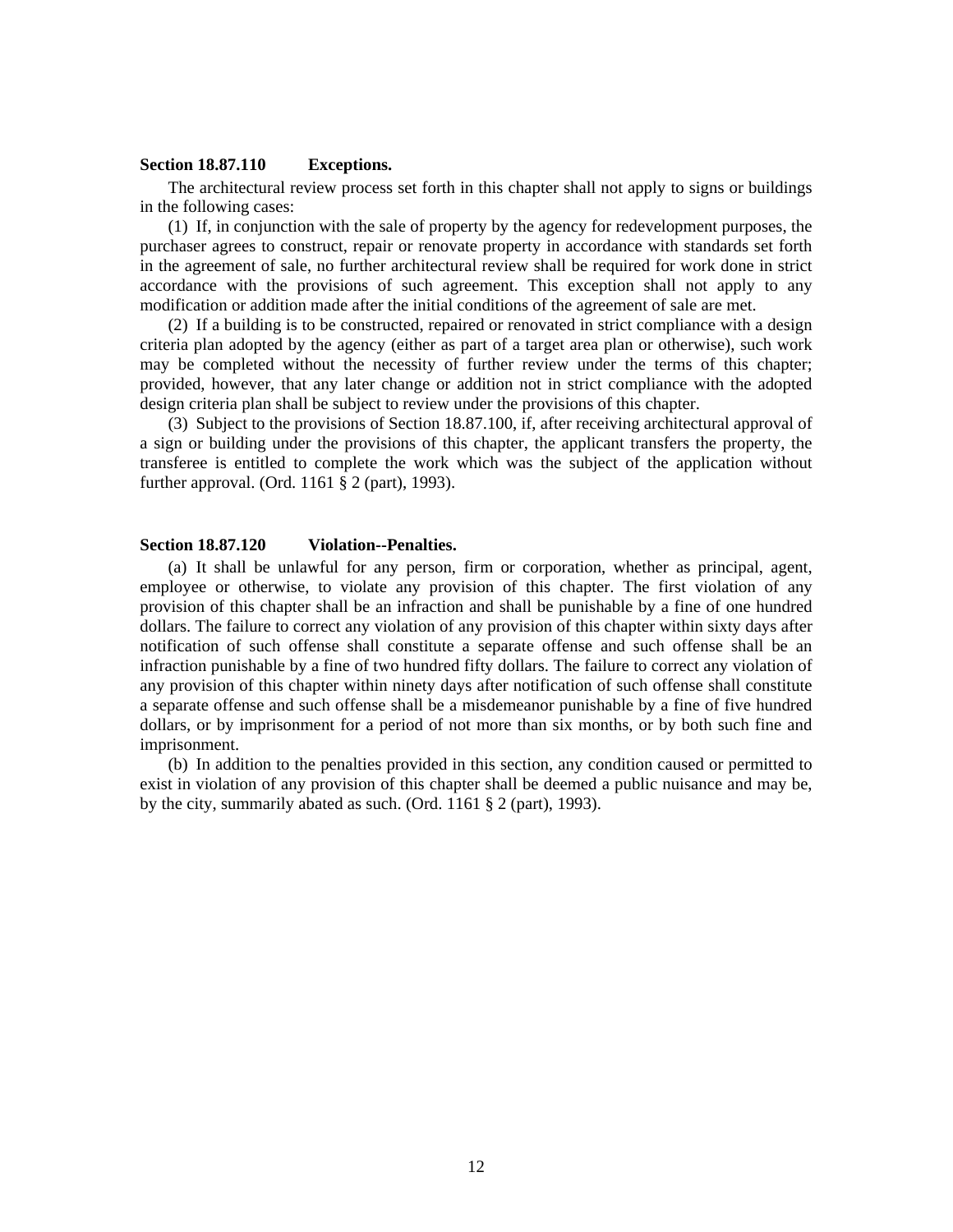## **Chapter 18.94**

## **HISTORIC PRESERVATION**

**Sections:** 

| 18.94.010 | Purpose.                                                  |
|-----------|-----------------------------------------------------------|
| 18.94.020 | Definitions.                                              |
| 18.94.030 | Powers and duties.                                        |
| 18.94.040 | Standards for designation.                                |
| 18.94.050 | Inventory.                                                |
| 18.94.060 | Proposed construction, alteration, demolition or removal. |
| 18.94.070 | <b>Standards for review.</b>                              |
| 18.94.080 | Applicability                                             |
| 18.94.090 | Maintenance of historic structures and districts.         |
| 18.94.100 | <b>Historic preservation revolving fund.</b>              |
| 18.94.110 | <b>Administration and Enforcement.</b>                    |
| 18.94.120 | Penalty.                                                  |

#### **Section 18.94.010 Purpose.**

 The purpose of this ordinance section is to promote the health, safety and general welfare of the public through:

 (a) The protection, enhancement, perpetuation and use of structures, sites and areas that are reminders of past eras, events and persons important to local, state or national history, or which provide significant examples of architectural styles of the past or are landmarks in the history or architecture or which are unique and irreplaceable assets to the City and its neighborhoods and which provide for this and future generations examples of the physical surroundings in which past generations lived;

 (b) The development and maintenance of appropriate settings and environment for such structures;

 (c) The enhancement of property values, the stabilization of neighborhoods and areas of the City, the increase of economic and financial benefits to the City and its inhabitants, and the promotion of tourist trade and interest;

 (d) The enrichment of human life in its educational and cultural dimensions by serving aesthetic as well as material needs and fostering knowledge of the living heritage of the past. (1216, Amended, 08/06/1996)

#### **Section 18.94.020 Definitions.**

 Unless otherwise required by the context, the following words and phrases shall have the meaning ascribed to them by this section:

 (1) Alteration: any modification of the exterior appearance of a historic structure for which a building permit is required.

 (2) Architectural Review Committee: a three member subcommittee of the planning and historic preservation commission established pursuant to Chapter 18.87 of this code.

- (3) Commission: the planning and historic preservation commission.
- (4) Construction: the erecting of any new addition to a structure.
- (5) Council: the City Council of the City of Marysville.
- (6) Demolition: the destruction, razing or elimination of a historic structure.
- (7) Historic District: an area of the City containing structures having special historic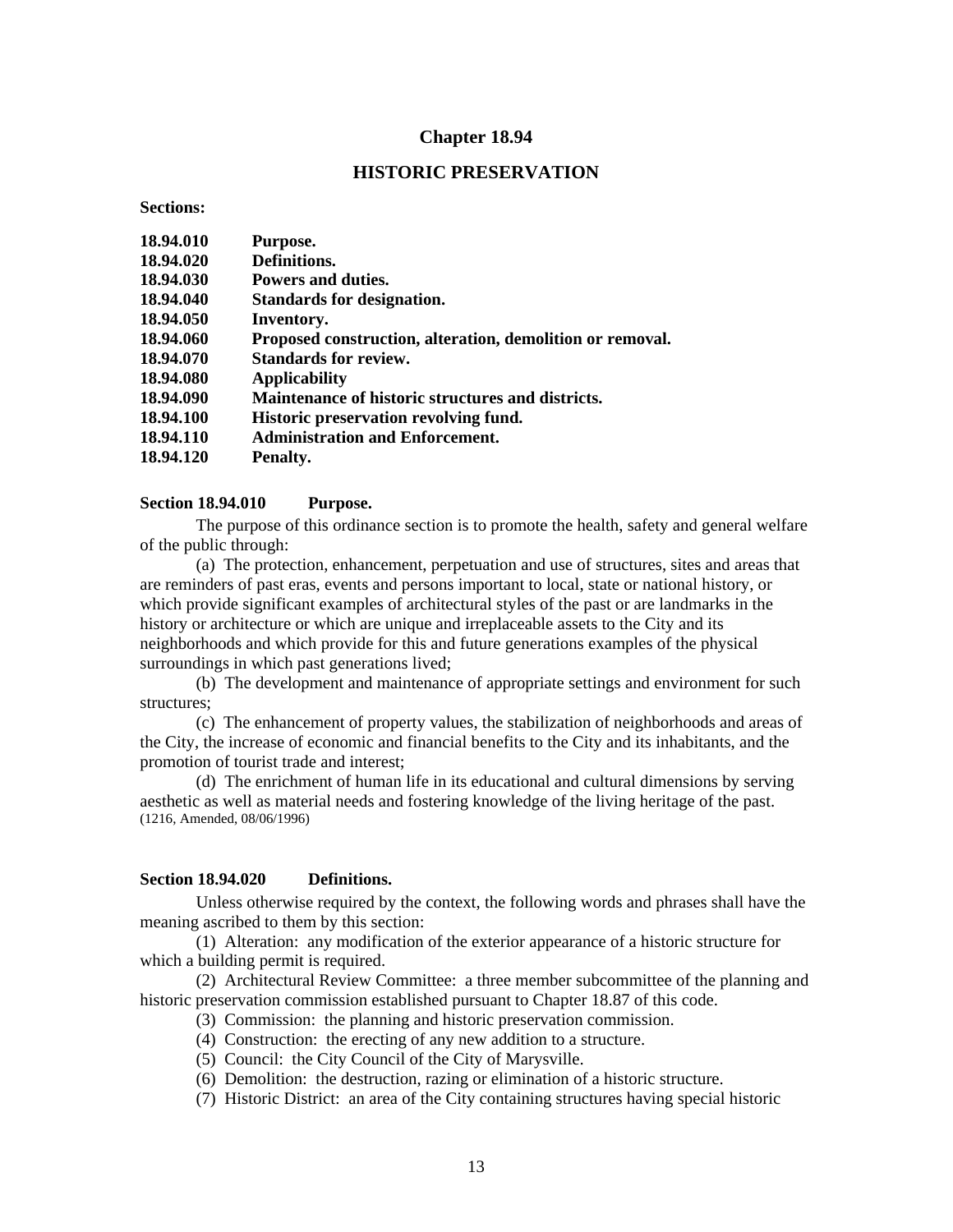interest or significance designated as the Historic Preservation Overlay Zone District upon recommendation of the planning and historic preservation commission by the City Council pursuant to the provisions of this Chapter.

 (8) Historic Structure: an individual structure or an integrated group of structures on a single lot or parcel, fifty (50) years old or older, within the City of Marysville. A historic structure shall be designated on the Official Register.

 (9) Official Register: the official list enumerating those sites and structures designated by the council as historic.

 (10) Owner: the person or persons whose name(s) and address(es) appear on the last equalized assessment roll.

(11) Removal: the moving and/or relocation of a historic structure from its original site.

 (12) Site: the land area of a lot which may be occupied by permitted buildings. (1216, Added, 08/06/1996)

#### **Section 18.94.030 Powers and duties.**

 The planning commission, the Commission's three member subcommittee (the Architectural Review Board), or the City Planner, when acting on behalf of the Commission (as outlined within the City of Marysville Design Review Manual) shall have the following powers and duties:

 (a) Make recommendations to the council concerning designation of historic structures and historic districts and the removal of structures or districts from the Official Register.

 (b) Establish and maintain a list of historic structures and landmarks, fifty years old or older, and take appropriate measures for recognition.

 (c) Subject to the provisions of this Chapter and the City of Marysville Design Review Manual, review and approve, approve with conditions, or disapprove applications for construction, alteration, demolition, and/or remedial work on historic structures or non-historic structures lying within the Historic Overlay Zoning District.

 (d) Take steps to encourage or bring about the preservation and/or restoration of historic structures, or landmarks of the type described in subparagraph (b).

 (e) Within the historic preservation overlay zone district review and approve, approve with modifications, or deny, including any exterior building work on a historic structure or a structure in the historic overlay zone district. Examples of the work referred to are painting and repainting of exterior surfaces, roofing, fencing, landscaping, glazing and installation of lighting fixtures. In advising, the Commission shall be guided by the purpose and standards specified in this Chapter. The City Planner is authorized to approve minor exterior modifications, exterior painting colors and commercial signage.

 (f) Make recommendations to the council concerning the acquisition of development rights, and the imposition of other restrictions and the negotiation of historic property contracts under the provisions of Government Code Section 50280 et seq. and guidelines promulgated by the council.

 (g) Increase public awareness of the value of historic preservation by developing a participating in public information programs.

 (h) Make recommendations to the council concerning the utilization of grants from federal and state agencies, private groups and individuals to promote the preservation of historically significant structures.

 (i) Recommend to the council that the City purchase a historic structure where private preservation is impractical.

 (j) The council may authorize one or more members of the City staff to assist the Commission in carrying out its duties Pursuant to this Chapter. (1216, Added, 08/06/1996)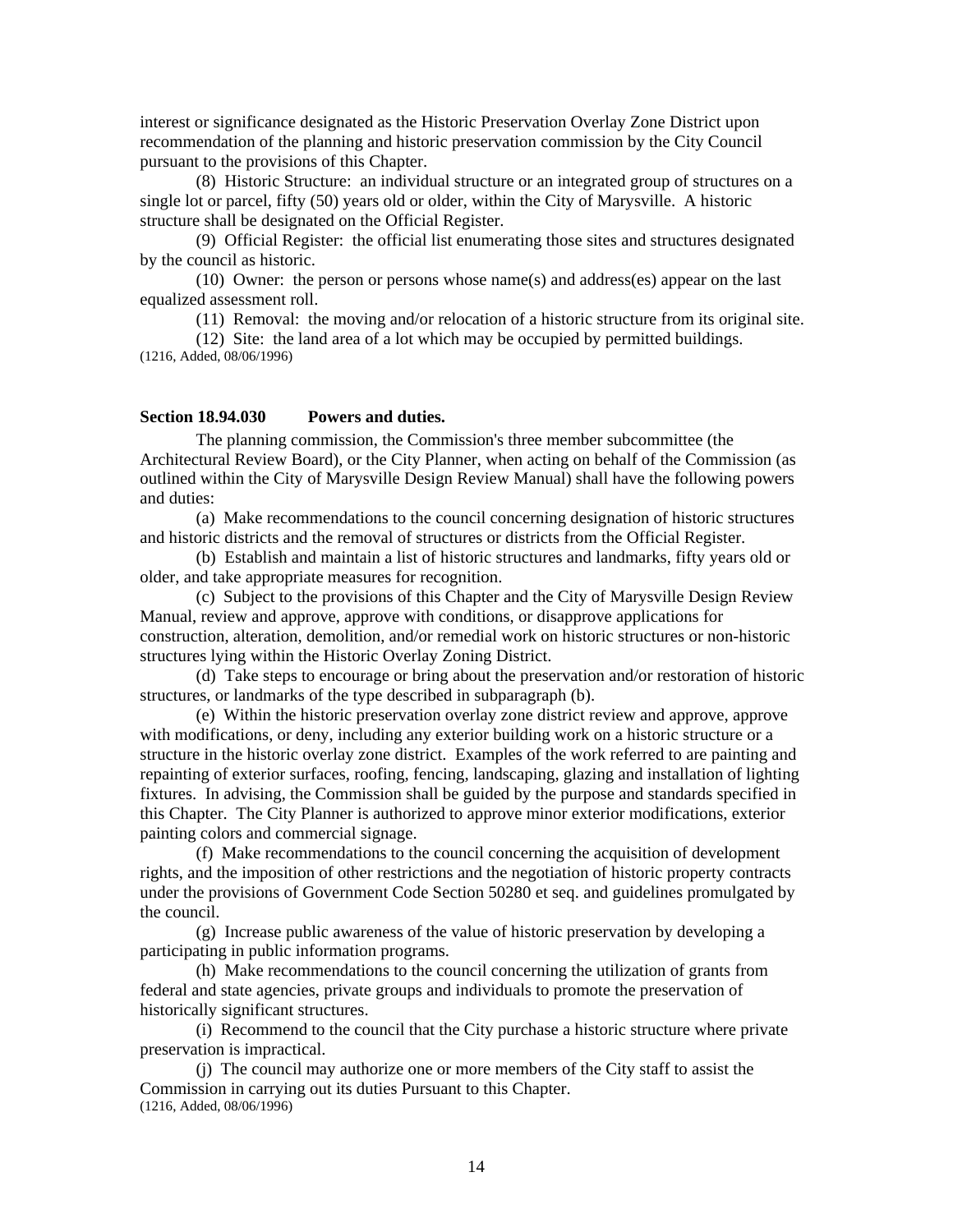#### **Section 18.94.040 Standards for designation.**

 All buildings fifty years old or older within the City of Marysville are hereby designated historic structures.

 Further, other structures shall be eligible for designation as historic structures only if they are visually accessible to the public, and satisfy one or more of the following criteria:

 (a) The property is the first, last, only, or most significant historic property of its type in the City;

 (b) The property is associated with an individual or group having a profound influence on the history of the State of California, the City of Marysville, or the County of Yuba;

 (c) The property is a prototype of, or an outstanding example of, a period, style, architectural movement, or construction, or is one of the more notable works, or the best surviving work in the State, City or County of a pioneer architect, designer or master builder. (1216, Added, 08/06/1996)

## **Section 18.94.050 Inventory.**

 The City shall prepare or have prepared an inventory of structures, sites and areas within the City which qualify as historic structures or historic districts. (1216, Added, 08/06/1996)

#### **Section 18.94.060 Proposed construction, alteration, demolition or removal.**

 (a) If an application for a building permit and/or design review approval is submitted to the Planning Office with respect to construction, alteration, or demolition of a historic structure or structures within the Historic Preservation Overlay Zone District, such application shall be processed in accordance with the provisions of this Chapter and the City of Marysville Design Review Manual. In the event of any inconsistency or conflict between the provisions of the Municipal Code dealing with issuance of building permits, the provisions set forth in this Chapter shall prevail.

 (b) The City of Marysville Design Review Manual shall be approved and amended by resolution, from time to time, by the City Council upon a recommendation from the Planning Commission.

(1216, Added, 08/06/1996)

## **Section 18.94.070 Standards for review.**

 In evaluating applications submitted, the Commission, the Architectural Review Board subcommittee, or the City Planner, shall consider the architectural style, design, arrangement, texture, materials and color, and the requirements and recommendations outlined within the City of Marysville Design Review Manual. Applications may be approved, approved with conditions, or denied.

(1216, Added, 08/06/1996)

#### **Section 18.94.080 Applicability**

 The provisions of this Chapter shall be inapplicable to the construction, alteration, demolition, or removal of any structures or district where a building permit for such work was issued prior the designation of such structure or district as a historic structure or historic district.